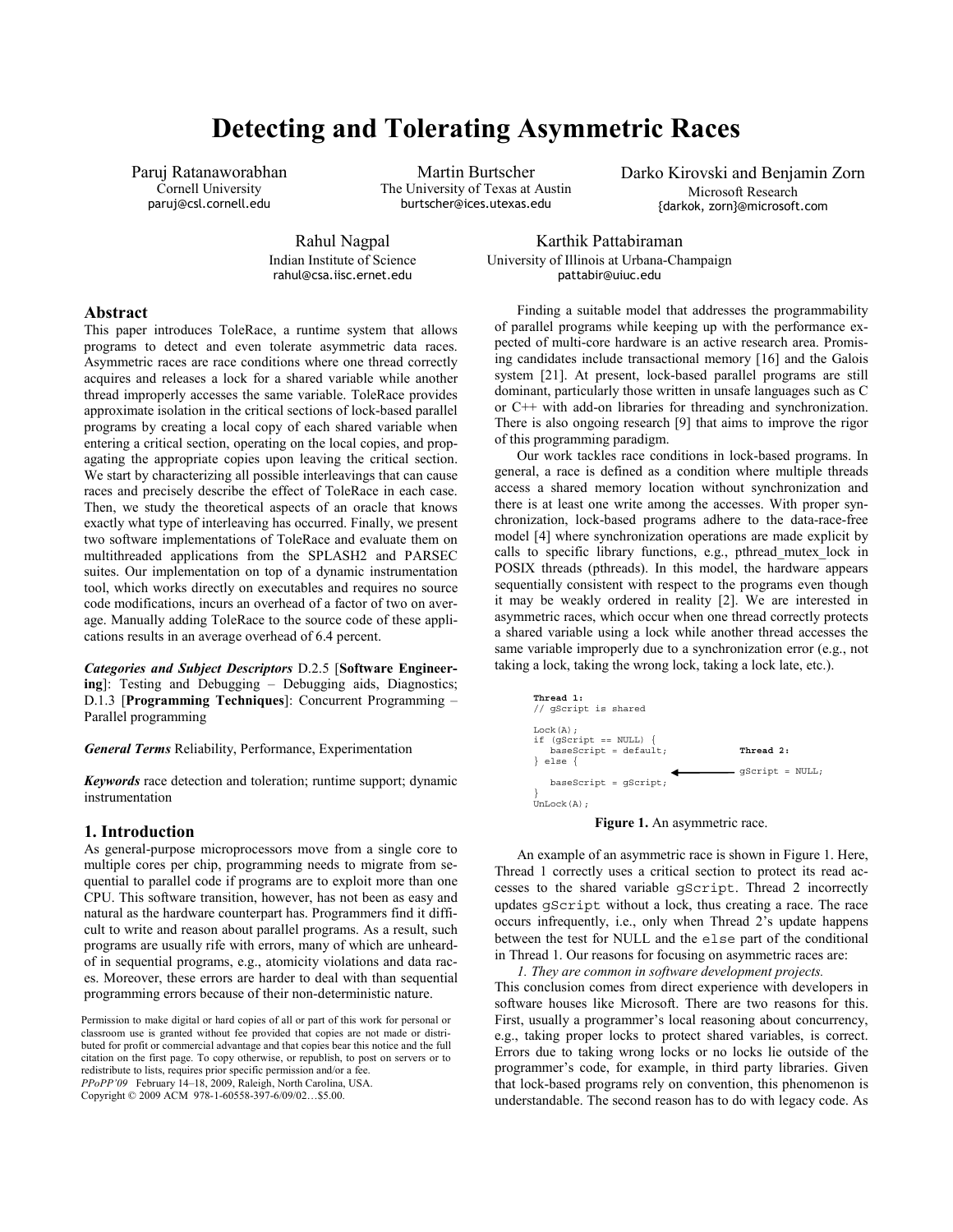software evolves, assumptions about a piece of code may be invalidated. For instance, a library may have been written assuming a single-threaded environment, but later the requirements change and multiple threads use it. An expedient response to this change is to demand that all clients wrap their calls to the library, acquiring locks before entry and releasing them on exit. Because this solution requires that all clients be changed, races can be introduced when clients fail to observe the proper locking discipline.

> **Thread 1:**   $K = x$ ; flag = true; **Thread 2:**  while (flag != true);  $y = K;$ // K and flag are declared volatile

**Figure 2.** User-defined synchronization.

### *2. Symmetric races are usually benign.*

Because calls to synchronization operations are expensive, programmers often resort to lightweight user-defined synchronization as shown in Figure 2 where Threads 1 and 2 synchronize on the flag variable. In this situation, even though a race occurs by definition (the shared variable flag is accessed without explicit synchronization), it does not harm the program. Narayanasamy et al. [28] show other types of benign symmetric races, e.g., redundant writes and disjoint bit manipulation. Their experience with Windows Vista and Internet Explorer indicates that these benign races are rather common.

*3. Programmers want to reason locally about the correctness of the critical sections in their code.* 

Normally, local reasoning cannot be applied when considering the correctness of parallel programs with shared variables. Components that are locally correct (e.g., use locks to protect a shared variable) are rendered incorrect by arbitrary code elsewhere in the application. With large development teams, it is typical for most of the code in an application to be outside the direct control of a particular programmer. What is worse, the source code of a library that contains a concurrency error may not be available at all. In such cases, the client of an incorrect library would be forced to program around the error in an ad hoc way. Our goal is to provide a tool that allows programmers to detect and respond to external concurrency errors in a structured and principled way with no changes to the external code.

ToleRace is a runtime system that allows programs to continue executing in the presence of asymmetric races and possibly complete with a well-defined semantic. Inspired by the DieHard system [6], which probabilistically tolerates memory safety errors, ToleRace uses replication to detect and/or tolerate races. It provides an approximation of isolation in critical sections by creating local copies of shared variables when a critical section is entered, operating on the local copy while in the critical section, detecting conflicting changes to shared data when the critical section is exited, and propagating the appropriate copy when possible to hide the race. ToleRace allows a variety of implementations that range from software only, where races are only probabilistically detected and tolerated, to a combination of hardware and software, where stronger guarantees are possible. In this paper, we focus on the fundamental properties of ToleRace and describe two possible software implementations.

ToleRace can be compared to transactional memory (TM) [16]. The ToleRace mechanism outlined above is analogous to constructing a read-write set while executing in a transaction with a lazy versioning policy and lazily detecting conflicts to the set,

i.e., just before the transaction commits. However, ToleRace is not based on optimistic synchronization as TM is; there is no notion of abort-and-rollback, nor is there a need for contention management. Whereas handling side effect operations and nested transactions are still open issues with TM, ToleRace handles all I/O operations as well as overlapped critical sections transparently, preserving the semantics of the original lock-based program. While TM can provide isolation and tolerates races just as Tole-Race does, it is not clear how TM can be applied to existing lockbased codes. Converting from lock-based to transaction-based code is not trivial [8].

This paper makes the following contributions:

• **Comprehensive runtime management of races.** ToleRace enables programs to tolerate races, which decreases the likelihood that the races will cause incorrect program behavior. Increasing a program's tolerance to races reduces the need for the races to be debugged/patched. In instances where ToleRace cannot tolerate races, it detects them either precisely or with high probability, depending on the implementation. Note that there can be instances where ToleRace silently and correctly tolerates races without detecting them (cf. Section 3.1).

• **Precise detection.** ToleRace only identifies races that actually happen at runtime. It detects a race when the critical section in which the race took place exits.

• **Programmer-centric local reasoning.** ToleRace enables programmer tools to allow local reasoning about correctness and to facilitate a structured means of detecting and tolerating errors that are caused by code outside the programmer's control. The programmer can control the overhead by selectively turning ToleRace on or off for individual critical sections. This is useful for debugging, testing, and patching released executables.

• **Low overhead software implementation.** We present two software implementations of ToleRace. Our general dynamic instrumentation-based approach incurs an overhead of a factor of two whereas our source-code based implementation incurs an overhead of 6.4% on average.

# **2. Characterizing Asymmetric Races**

We denote as *l*() and *u*() the atomic functions that acquire and release a specific lock, respectively. We further denote as *r*() and *w*() two functions that read from and write to a specific variable. We first consider cases when a single variable is protected and accessed in a non-nested critical section. We then extend this theoretical framework to cover the cases involving multiple variables and overlapped critical sections. We use **l**, **u**, **r**, and **w** to denote the fundamental functions over that specific variable, and we use **x** to denote a "*don't care*" function that can be either a read or a write. **r**+ denotes a sequence of at least one read and **r**\* indicates zero or more reads. The operators  $+$  and  $*$  are equally defined for writes. For a specific thread  $T_1$ , we define the sequence of critical operations using the above operators and fundamental functions. For example,  $T_1 = [\mathbf{l}_1 \mathbf{r}_{11} \mathbf{w}_{11} \mathbf{r}_{12} + \mathbf{l}_2 \mathbf{u}_1]$  denotes a thread that first locks a variable, then reads and writes exactly once, followed by at least one read before it unlocks the variable. The first digit in the operation index denotes the thread index and the second digit distinguishes between sequences of operations of the same type. We denote one possible interleaved execution of critical operations of two threads  $T_1 = [\mathbf{l}_1 \mathbf{r}_{11} \mathbf{w}_{11} \mathbf{r}_{12} + \mathbf{l}_2 \mathbf{u}_1]$  and  $T_2 =$  $[\mathbf{w}_2]$  as the following sequence  $S = \{\mathbf{l}_1 \mathbf{r}_{11} \mathbf{w}_{11} \mathbf{w}_{2} \mathbf{r}_{12} + \mathbf{l}_1 \}$ . Sequence *S* specifies that the write from the second thread occurred between the first write and the second read in the first thread and thus causes a race condition.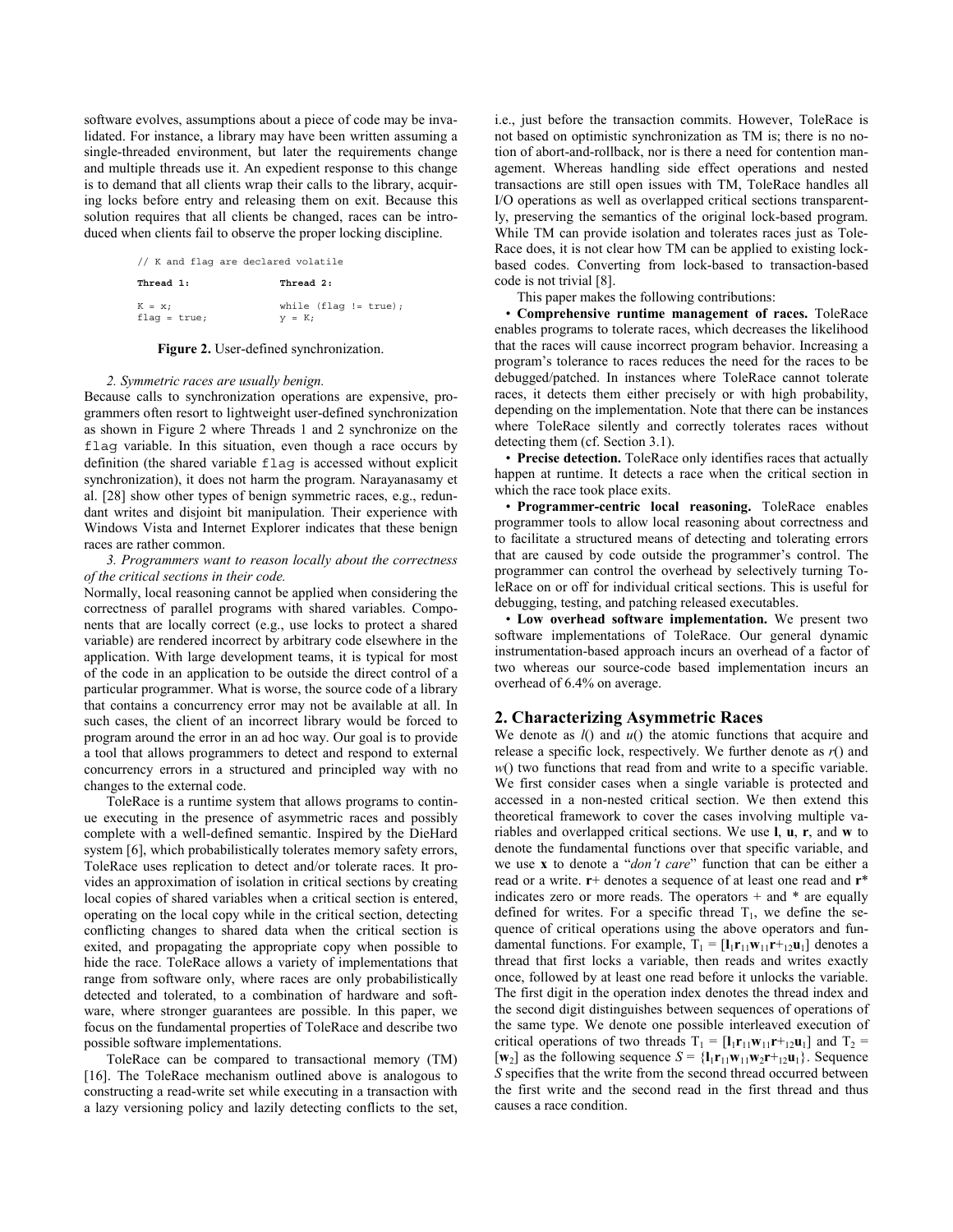**Table 1.** Tabulating classes of race instances. Column marked "race" denotes whether the schedule  $T_1T_2T'$  results in a race.

| operation interleaving |                |          | operation interleaving |          |                | operation interleaving |       |          |                |          |      |
|------------------------|----------------|----------|------------------------|----------|----------------|------------------------|-------|----------|----------------|----------|------|
| יד                     | 1 <sub>2</sub> | т".      | race                   |          | 1 <sub>2</sub> | т".                    | race  |          | 1 <sub>2</sub> | т".      | race |
| $R+$                   | $r+$           | $R+$     | false                  | $R+$     | wx*            | R+                     | true  | R+       | r+wx*          | $R+$     | true |
| R+                     | r+             | WX*      | false                  | $R+$     | wx*            | WX*                    | true  | R+       | r+wx*          | WX*      | true |
| R+                     | r+             | $R+WX^*$ | false                  | R+       | wx*            | $R+WX^*$               | true  | $R+$     | r+wx*          | $R+WX^*$ | true |
| WX*                    | $r+$           | $R+$     | false                  | WX*      | wx*            | $R+$                   | true  | WX*      | r+wx*          | $R+$     | true |
| WX*                    | $r+$           | WX*      | true                   | WX*      | wx*            | WX*                    | false | WX*      | r+wx*          | WX*      | true |
| WX*                    | r+             | $R+WX^*$ | true                   | WX*      | wx*            | $R+WX^*$               | true  | WX*      | r+wx*          | $R+WX^*$ | true |
| $R+WX^*$               | $r+$           | R+       | false                  | $R+WX^*$ | wx*            | R+                     | true  | $R+WX^*$ | r+wx*          | $R+$     | true |
| $R+WX^*$               | $r+$           | WX*      | true                   | $R+WX^*$ | wx*            | WX*                    | true  | $R+WX^*$ | r+wx*          | WX*      | true |
| $R+WX^*$               | $r+$           | $R+WX^*$ | true                   | $R+WX^*$ | wx*            | $R+WX^*$               | true  | $R+WX^*$ | r+wx*          | $R+WX^*$ | true |

To characterize asymmetric races, we consider all interleavings between operations in a correctly synchronized thread and a second, unsynchronized thread. We then reduce the interleavings that result in races into four classes and consider how ToleRace handles each class. We assume a programming model with two types of threads:

- a safe thread that consists of a single critical section, and
- a non-safe thread that might access a shared variable but does not have a critical section or uses the wrong lock to guard it.

 *Definition 1. A race condition represents any one of all possible execution interleavings of a set of threads*  $T = {T_1...T_N}$ *where at least one of the threads in* T *is non-safe and at least one is safe, such that the final computation state after all threads have executed does not correspond to any case when all safe threads in*  T *have executed in isolation.* 

Note that this definition does not say anything about what happens to the values of shared variables in non-safe threads. Because nonsafe threads do not control their access to the values of shared variables, we assume they are written in such a way that they are able to tolerate arbitrary updates to these variables at any time. Because our solution focuses on tolerating and detecting asymmetric races, we consider an execution race free *only* with respect to the values of the shared variables in the safe threads.

 Our definition is agnostic to the threads' execution order. Thus, we assume that the programmer intended that the threads can be executed in any order, as long as they execute atomically with respect to their critical sections.

 A thread (safe or non-safe) in T could execute but not affect the program's computation state. In this case, we informally relax *Definition 1* to accept execution schedules as correct where a subset of the threads does not execute.

 With the execution model defined above, ToleRace preserves the data-race-free-0 model semantics [22] when it tolerates all the occurring races. Such a model observes sequentially consistent execution for all synchronization operations while allowing the underlying hardware to be weakly ordered.

 To understand how the safe and non-safe threads can interact, we exhaustively explore all interleavings where the non-safe thread  $T_2$  executes between operations in the safe thread  $T_1$ . To simplify the analysis, we note that there are only three ways in which a sequence of operations by a single thread can interact with a single variable: by reading it only (**r**+), by setting its value regardless of its prior (**wx\***), and by setting its value based upon its prior (**r**+**wx\***). Operations that follow a write by a particular thread are important semantically but do not affect the inter-thread interactions. Also note that **rw** could occur in two versions: (i) **w** is dependent upon the value retrieved by **r** and (ii) **w** is not dependent upon the value retrieved by **r**. Sequences where (ii) is true

could be analyzed as independent manifestations of two sequences of type **r**+ and **wx\***. Sequences where (i) is true demand special attention; thus, in the remainder of this paper, when we specify a sequence **rw** issued by the same thread we assume (i).

 Table 1 tabulates all possible interactions between a safe thread  $T_1$  and a non-safe thread  $T_2$ . The safe thread is improperly intercepted by  $T_2$  at a position that slices the operations of  $T_1$  into two parts  $T'_1$  and  $T''_1$ . The table evaluates the outcome of this interaction exhaustively. We derive the following classification theorem from Table 1.

*Theorem 1. Race condition cases. A race between two threads occurs due to one of the following conditions:* 

- I.  $XwR = {l_1x + {}_1w_2x * {}_2r_1u_1}.$  This case specifies that any se*quence of operations by*  $T_2$  *that starts with a write and occurs*  $a$ *fter any operation but before a read in*  $T_1$  *causes a race.*
- II.  $WfW = \{\mathbf{l}_1 \mathbf{r}^*_{11} \mathbf{w}_{11} \mathbf{x}^*_{11} \mathbf{r}^+_{21} \mathbf{r}^*_{12} \mathbf{w}_{12} \mathbf{u}_1\}$ . This case specifies that any sequence of reads by  $T_2$  when placed in-between two *writes by*  $T_1$  *results in a race.*
- III. RXwW =  $\{I_1r_1x^*_{1}w_2x^*_{2}w_1u_1\}$ . When  $T_1$  starts with a read *followed by an arbitrary sequence of operations, and*  $T_2$  *executes any sequence of operations that starts with a write just before*  $T_1$  *writes back to this variable, a race will occur.*
- IV. Xrw $X = \{l_1x + 11r + 2w_2x^*z_1z_1u_1\}$ . This case specifies that any sequence starting with a write based upon a prior by  $T_2$  caus*es a race when interleaved between any two operations of*  $T_1$ *.*

 *With no effect on the generality of the theorem, in all sequences we assume that the last operation in*  $T_1$ *, which completes the race condition, is the last operation in the critical section.* 

*Proof.* Straightforward by combining cases from Table 1. □

There is previous work [24, 32] that also proposes enumeration of possible interleavings. However, it does not focus on race toleration as we do. Section 3.1 describes how we employ the classification from Table 1 for this purpose.

*Theorem 2. Reduction of race conditions. Any race condition among K>2 threads can always be reduced to one of the I-IV cases of a race between two threads.* 

*Proof.* Consider a single safe thread among K interacting threads. The K-1 non-safe threads impart intervening sequences of operations **r**+, **wx\***, or **r**+**wx\*** to the safe thread. When these three sequences interleave, the resulting sequence still belongs to one of the three sequences. As far as the safe thread is concerned, no matter how many non-safe threads interact with it, it only observes the resulting intervening sequence. If such a sequence is one of the three sequences mentioned, it is as if it interacted with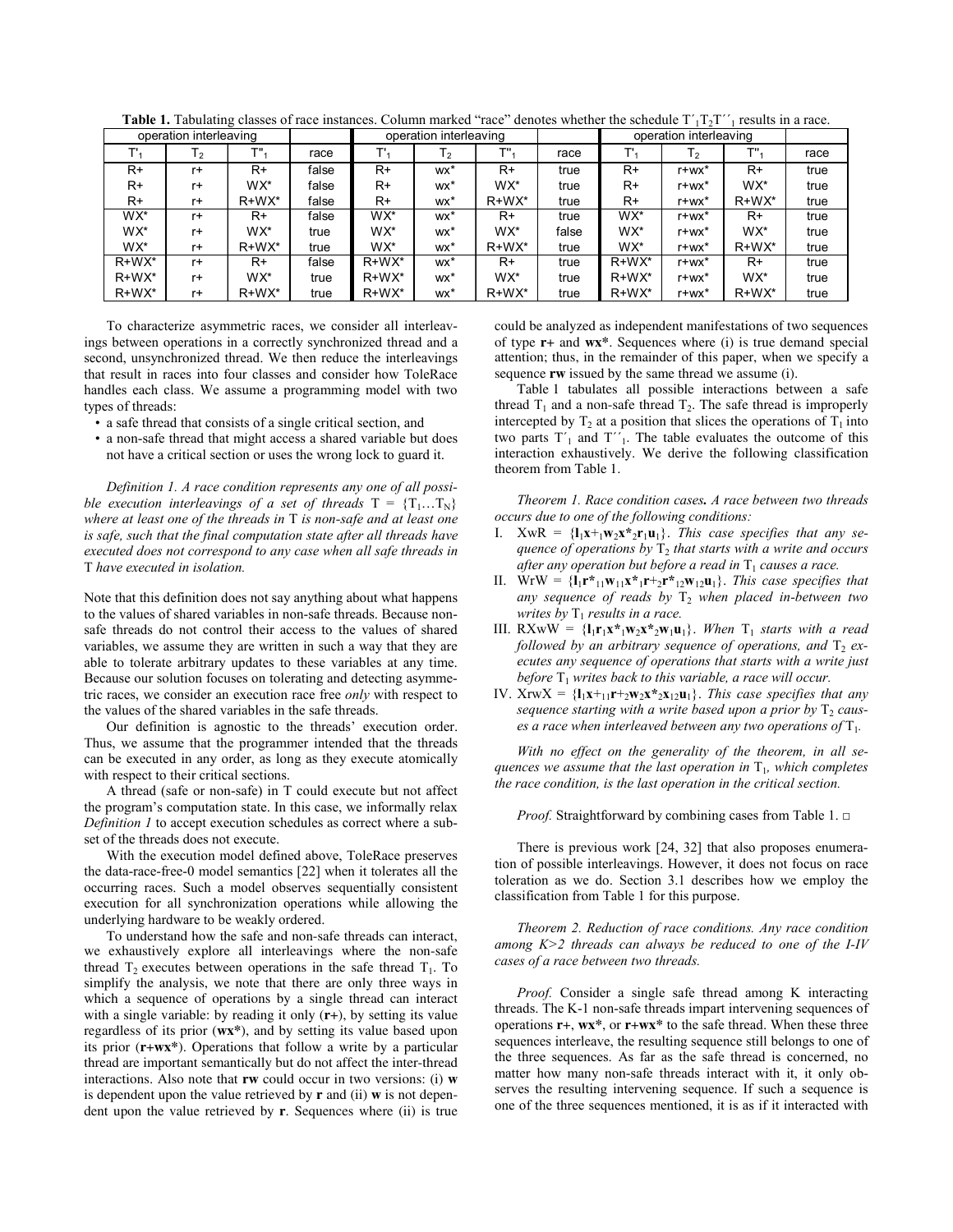just a single non-safe thread, and the resulting race instances can be classified by Table 1.

Now, consider multiple safe threads among the K interacting threads. Because safe threads, by definition, hold consistent locking for a given shared variable, only one can be in the critical section accessing this variable at a given time. This brings us back to the first case we just considered and completes the proof.  $\Box$ 



**Figure 3.** ToleRace uses two additional copies of a variable to tolerate races.

# **3. The ToleRace Oracle**

The core of our approach to managing the race condition cases specified in Theorem 1 is to replicate the protected shared state so that the thread that acquires a lock on the shared state has an exclusive copy (see Figure 3). This thread continues reading from and/or writing to this copy until it releases the lock. When the lock is released, the ToleRace runtime can employ a variety of software and/or hardware mechanisms to determine which race, if any, has occurred. Possible outcomes range from tolerating the race completely to reporting that a race has occurred to executing a programmer-specific handler when an intolerable race is detected.

 Next, we study the effect of ToleRace on the cases described in Theorem 1, assuming an oracle determines which race has occurred.

*Initialization and Finalization*: We assume that the binding of locks  $(x_V)$  to shared variables  $(V)$  is known before the critical section in  $T_1$  is entered and that storage for two additional copies ( $V$ , *V*'') of variable *V* has been allocated. After the lock is released, the storage for the two copies is deallocated.

*Lock (Entry)*: When lock  $x_V$  is acquired by  $T_1$ , we copy *V* to *V*' and  $V''(V''=V'=V)$  atomically.

*Reads and Writes inside the Critical Section*: ToleRace alters all instructions in the critical section of  $T_1$  to use *V* instead of *V*. Thus,  $V$  is the local copy of  $V$  for  $T_1$  that cannot be accessed by other threads due to a race. All other threads such as  $T_2$  are unchanged and continue using  $V$  for all accesses. Copy  $V''$  is not accessed by any thread until  $T_1$  exits the critical section.

*Unlock (Exit)*: When  $T_1$  exits the critical section by releasing the acquired lock, ToleRace analyzes the content of  $V$ , the original value  $V'$ , and the value  $V$  that could have been altered by other threads as a consequence of a race. Depending on the relationship of the values in  $\{V, V', V''\}$  and knowledge about the specific case in Theorem 1 that has occurred, ToleRace deploys a resolution function  $V = f(V, V', V')$  that defines the value of *V* after  $T_1$  finishes its critical section. The resolution function is executed atomically in the oracle ToleRace.

# **3.1 Tolerating and Detecting Races with the oracle ToleRace**

Combining the mechanism outlined above with the exhaustive interleavings enumerated in Table 1, we can reason about which cases ToleRace will tolerate. Assuming perfect knowledge of the specific race case that has occurred, Table 2 summarizes the definition of *f* and indicates the cases that ToleRace correctly tolerates.

Because ToleRace can tolerate only some races of type IV, in Table 2 we subdivide this case into three sub-cases:

- $IV_A$ :  $RrwR = {I_1r +_{11}r +_{2}w_2x *_{2}r_{12}u_1},$
- $IV_B: WrwX = {I_1w_1x *_{11}r +_{2}w_2x *_{2}x_{12}u_1}$ , and

IV<sub>C</sub>: RrwW=XrwX – {RrwR ∪ WrwX}

 The first column in Table 2 lists the race type based upon the classification from Theorem 1, the second column specifies whether  $V$  is equal to  $V''$  at the point when  $f$  is called, the third column shows a resolution function *f* that allows ToleRace to tolerate the race, the fourth column indicates whether *f* provably succeeds in tolerating the race, and the fifth column presents  $\pi$ , the schedule of threads that ToleRace's result represents. Table 2 shows that the ToleRace oracle tolerates all races except sequences of the form RrwW with the resolution function *f* defined by Table 2.

|          | $\overline{\phantom{0}}$ |       |                           |           |          |
|----------|--------------------------|-------|---------------------------|-----------|----------|
|          | race type                |       | $V = V''$ $f(V, V', V'')$ | tolerable | π        |
|          | <b>XwR</b>               | false |                           | true      | $T_1T_2$ |
|          | WrW                      | true  | v                         | true      | $T_2T_1$ |
| Ш        | <b>RXwW</b>              | false |                           | true      | $T_1T_2$ |
| $IV_A$   | <b>RrwR</b>              | false |                           | true      | $T_1T_2$ |
| $IV_{R}$ | WrwX                     | false | v                         | true      | $T_2T_1$ |
| $IV_{C}$ | <b>RrwW</b>              | false | custom f'                 | maybe     | N/A      |

**Table 2.** Tabulating the outcome of *f* for each race type.

 For races of type RrwW, the interleaving of reads and writes from T<sub>2</sub> breaks the program's sequential memory consistency. Here,  $T_1$  and the interleaved part of  $T_2$  both read the value of the shared variable once  $T_1$  has entered the critical section, execute in parallel, and then join at the exit of the critical section of  $T_1$ .  $T_1$ and  $T_2$  see the same value returned by the read, which would not be possible if  $T_1$  had executed its critical section in isolation.

When functioning as a pure race *detector*, the oracle ToleRace inherently generates no false positives. When  $V \neq V$ <sup>''</sup>, an asymmetric race has occurred by definition. It produces a false negative when:

a) the last write in the intervening sequence writes the same value as the value in *V*''. This is the so called ABA problem. Surprisingly, ToleRace tolerates this case as ABA is indistinguishable from AAB.

b) there is a WrW race. Note that, while ToleRace cannot detect this race case, it can tolerate it.

### **3.2 Multiple Variables and Nested Critical Sections**

So far, we have considered the oracle ToleRace in a multithreaded, single-variable, and non-nested critical section context. We now extend this framework to handle general cases, which involve multiple variables and nested critical sections. The extension is straightforward. Local copies and the resolution function need to be made and executed atomically for multiple variables. The oracle ToleRace treats multiple variables as multiple instances of a single variable. It resolves races on a per variable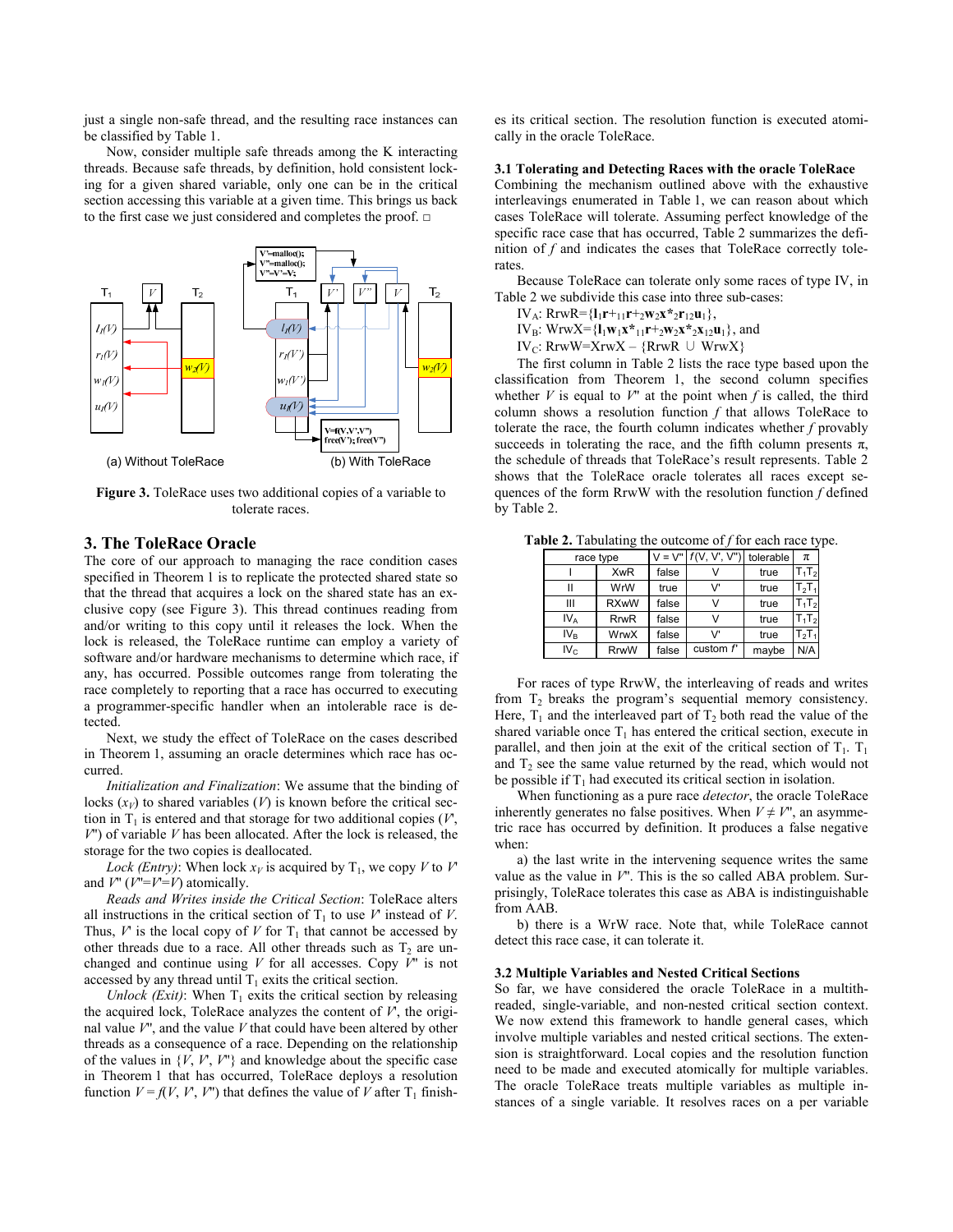basis, and, thus, reconciling multiple variables is the same as multiple reconciliations of a single variable. Nested critical sections share their local copies with the outermost critical section. However, they have their own resolution function to resolve races for their protected variables. This extension to ToleRace has the following characteristic.

*Theorem 3. Sequentially inconsistent execution. In the general case of tolerating asymmetric races involving multiple variables and nested critical sections, ToleRace may reorder operations of a non-safe thread such that the operations do not follow their original program order. If there are dependencies among the operations that must be observed, this reordering is not serializable and ToleRace reverts to detection mode.* 

The detailed proof is given in a technical report [19]. Here we give a sketch of the proof presenting the high-level idea. Note that the dependencies in Theorem 3 refer to data dependences, which occur when a write to a given variable depends on a read of another variable.

We consider cases I through  $IV_B$  from Table 2 where Tole-Race tolerates races without a custom resolution function. Tole-Race can schedule operations from the non-safe thread to have come before or after the critical section. Any intervening sequence **r+** always appears to have come before the critical section (race type II) whereas the sequence **wx\*** always appears after (race type I and III). For the **r+wx\*** sequence, the schedule depends on the race type (after for  $IV_A$  and before for  $IV_B$ ).

**Table 3.** Enumeration of intervening sequences to P and Q. Trailing  $x^*$  and  $r^+$  of P sequence may overlap with Q sequence.

| P       | Q        | reordered by<br><b>ToleRace</b>      | dependency<br>from P to Q | ToleRace action                            |  |
|---------|----------|--------------------------------------|---------------------------|--------------------------------------------|--|
| r+      | r+       | No                                   | No                        | Tolerate                                   |  |
| wx*     | r+       | Yes                                  | No                        | Tolerate                                   |  |
| $r+wx*$ | r+       | If race $IV_A$ to P                  | No                        | Tolerate                                   |  |
| r+      | $WX^*$   | No                                   | maybe                     | Tolerate                                   |  |
| wx*     | wx*      | No                                   | maybe                     | Tolerate                                   |  |
| $r+wx*$ | wx*      | No                                   | maybe                     | Tolerate                                   |  |
| r+      | $r+wx^*$ | No.                                  | maybe                     | Tolerate                                   |  |
| wx*     | $r+wx*$  | If race $IV_R$ to $Q$                | maybe                     | Detect if reordered,<br>tolerate otherwise |  |
| $r+wx*$ | $r+wx^*$ | If race $IVA$ to P and<br>$IVB$ to Q | maybe                     | Detect if reordered,<br>tolerate otherwise |  |

Consider an asymmetric race involving two variables P and Q. Let a non-nested critical section protect both variables in a safe thread. In a non-safe thread, let an intervening sequence to P come before an intervening sequence to Q in program order, but the two can overlap each other. Table 3 enumerates all possible P and Q intervening combinations from the non-safe thread. The third column indicates whether ToleRace reorders the intervening operations to P and Q. This follows directly from the resolution function in Table 2 as just described. The fourth column lists if there is a dependency from P to Q. In general, when there is a write to Q and the accesses to P may contain a read, then Q may be dependent on P, and, hence, the operations must observe program order. The fifth column shows the ToleRace action for each combination, which can be deduced directly from the result in columns 3 and 4. ToleRace reverts to detection mode when it determines that there may be a dependency among variables and the resolution function allowed out-of-order execution.

In general, we do not expect this extended framework to be invoked often. A recent study by Lu et al. [23] points out that the common cases for concurrency bugs, including races, involve only a single variable and no more than two threads.

# **4. ToleRace Software Implementation**

This section presents a software implementation of ToleRace on top of an existing software instrumentation tool. The next section evaluates the performance of our implementation and demonstrates that its overhead is reasonable. Although the oracle Tole-Race framework allows for both software and hardware implementations, a software approach may be more appealing as it can be deployed immediately. Our software version makes all decisions at runtime and does not perform any static program analysis. In this sense, it should give us an upper bound on the overhead. We expect other implementations to be more efficient.

### **4.1 Pin Tools**

We chose to implement ToleRace on top of Pin [26], a dynamic instrumentation toolkit from Intel. Pin is available for a variety of operating systems and architectures, including x86 Linux and Windows platforms. The dynamic compilation and instrumentation nature of Pin allows us to identify critical sections and the shared variables they protect at runtime without static annotations. Moreover, Pin is stable and its performance compares favorably with other similar tools.

 We now describe our x86 Linux Pin-ToleRace implementation for parallel pthreads-based programs in detail. Although our implementation is somewhat platform specific and the multithreaded applications we use employ a specific thread library, we believe the framework described here generalizes to other platforms and threading libraries. Pin-ToleRace supports statically and dynamically linked executables. As we are only interested in the critical sections of specific code regions, we assume information is provided to ToleRace so that it can identify the code regions in question. Note that, in the rest of this paper, the term *user code* refers to the code regions that are to be protected by Tole-Race whereas *library code* refers to all other code (which does not have to reside in a library though it might).

# **4.2 The General Pin-ToleRace Framework**

As the oracle ToleRace has complete knowledge of all the shared variables protected by a critical section, it can create the local copies as soon as the critical section is entered. Of course, such oracle knowledge may not be available in practice due to dynamically allocated shared variables. Hence, our Pin-ToleRace implementation assumes no such knowledge and the shared variables associated with a particular critical section are always determined on the fly. Pin-ToleRace works directly on the executable; no source code is required. The notion of shared variables, thus, is redefined to that of shared memory locations. We conservatively assume that all memory accesses in a critical section touch shared memory locations except for those touching the thread local stack. We use the term *safe memory* to refer to the region of memory that holds the local copies of the shared memory.

 The safe memory is initially empty. Once a running thread is detected to have entered a critical section, each executed instruction with a memory operand touching a shared location is instrumented; no instructions get instrumented outside of critical sections. The instrumentation code searches the safe memory region for a local copy of the shared memory that is being accessed. If found, the memory access is redirected to this copy. If not found,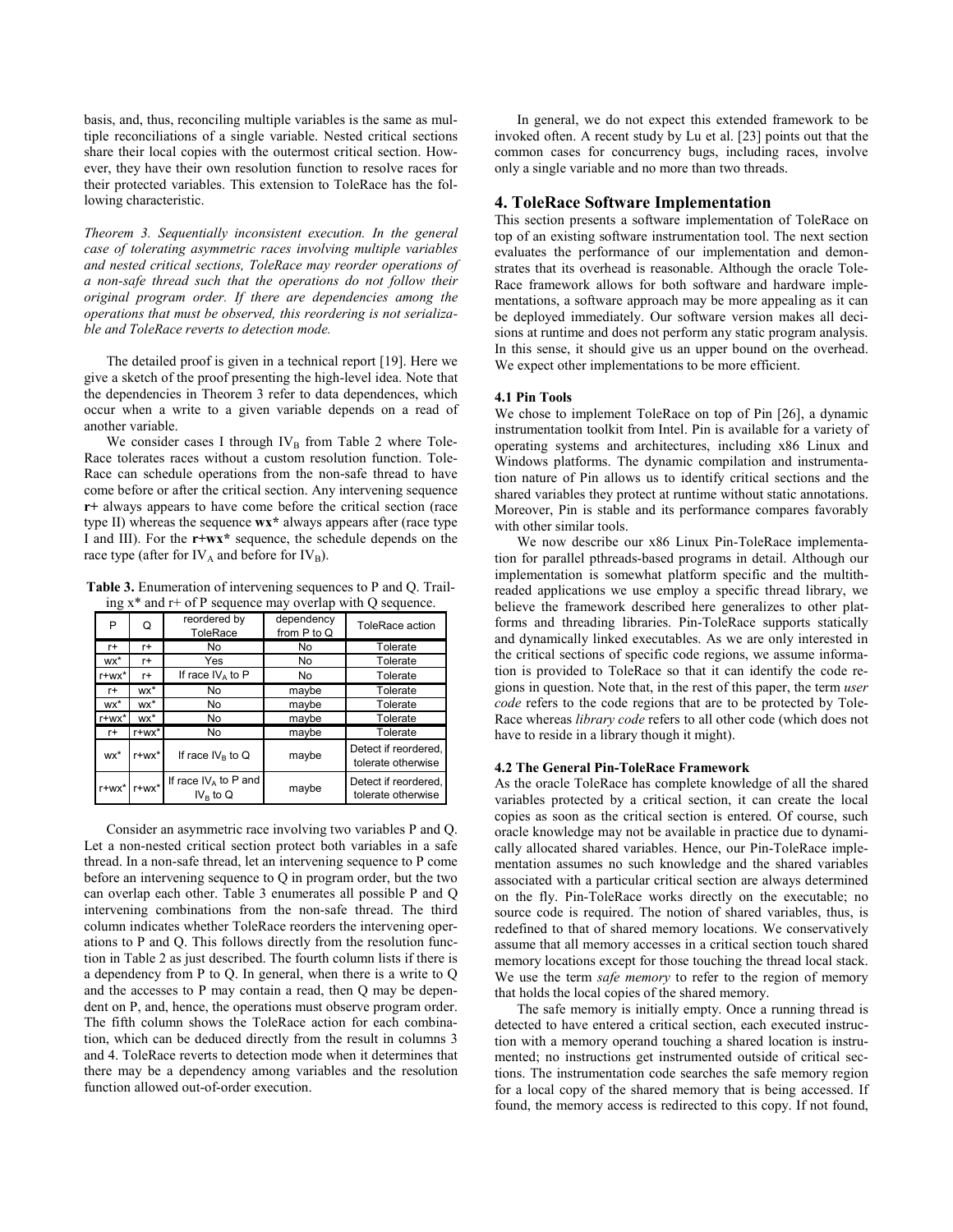the analysis routine creates a new node in the safe memory. The node records the address, the original value and the current value of the shared memory location together with other metadata that we describe later. It serves as a local copy of this shared location that all subsequent accesses in this critical section will consult. When exiting from the critical section, Pin-ToleRace traverses the nodes in the safe memory region and compares the saved original value with the value in the corresponding true memory location. After taking the appropriate action to tolerate or detect a race, if any, it frees the nodes.



**Figure 4.** Pin-ToleRace framework.

### **4.3 Implementation Details**

This subsection describes the implementation of Pin-ToleRace, whose framework is shown pictorially in Figure 4.

### **4.3.1 The Safe Memory Region**

As mentioned, the safe memory region is where the local copies of the shared memory locations reside. It contains three main data structures: the thread id (tid) lock mapping table, the safemem header, and the list of safemem nodes. The lock mapping table size is determined by the maximum number of threads allowed in the system. The other two are dynamic structures, and their content is alive as long as the execution proceeds through a critical section. The content is created by the first instruction that accesses a shared memory location. The role of each of these structures is explained next.

# **4.3.2 Identifying Critical Sections**

A critical section is defined by a mutex variable and a pair of pthread\_mutex\_lock and pthread\_mutex\_unlock calls with the mutex variable as their argument. Pin-ToleRace instruments lock/unlock calls dynamically. When a lock routine is executed, it adds a call to the CSEnter analysis routine. The analysis routine increments the CSLevel counter and sets the respective entry in the tid-lock table by updating it with the thread id and lock variable argument passed to it. The CSLevel counter is a per thread counter that keeps track of the critical section nesting level. When an unlock call is encountered, a call to the CSExit routine is added, which decrements the CSLevel counter. A thread is executing

inside a critical section if its CSLevel counter (CSLevel[tid]) is greater than or equal to one. Because Pin-ToleRace is only concerned with user code (see earlier definition), we only instrument lock/unlock calls in the selected code regions.

### **4.3.3 Instrumenting Accesses to Shared Memory Locations**

When an instruction is executed, Pin-ToleRace determines which thread it belongs to with the PIN\_ThreadId() function. Then, it checks the value of CSLevel[tid] and whether the instruction is accessing a shared memory location. Instrumentation is enabled only when CSLevel[tid] is greater than zero. We ignore operands that access the local stack; all other locations are presumed to be shared, which includes all truly shared locations as well as some false locations such as private heap variables. Pin-ToleRace cannot determine whether a particular heap location is shared, and, therefore, conservatively assumes all heap locations to be shared. Once we decide that an instruction accesses a shared location, we rewrite its memory operand. Note that some CISC instructions require multiple operands to be rewritten per instruction. The operand is converted from its current addressing mode to the base register addressing mode using one of Pin's scratch registers. We instrument this instruction and pass the effective address of the memory operand to the analysis routine. The analysis routine determines which thread is executing it and searches the corresponding safemem linked list using the effective address as the search key. If a match is found, the routine returns the address of the currentvalue field of the matching node. This address is written into the scratch register that is used as the base address register for the rewritten operand. If no match is found, the analysis routine creates a new node and updates the origvalue and currentvalue fields with the true memory value obtained by dereferencing the effective address. (This performs the  $V''=V'=V$ operation.) It then returns the address of the currentvalue field like in the found case. Although the instrumentation routine is a callback routine that is called by multiple threads, it does not create a race as it is serialized under Pin. Any thread can instrument code as long as it is executing in a critical section, and the same instrumented code will apply to all other threads.

### **4.3.4 Critical Section Exit**

Before the call to the unlock routine at the critical section exit, we insert a call to an analysis routine that executes the resolution function. The associated lock variable is passed to this routine to handle nested critical sections. At this point, we resolve all race conditions to the shared memory locations accessed within the critical section according to Table 2. Section 4.4 provides more detail. After the race condition resolution, the safemem nodes are freed, provided that the current critical section is not nested and that there are no outstanding waits on condition variables (cf. Sections 4.3.6 and 4.3.8).

### **4.3.5 Handling Partial Reads and Writes**

The address field in a safemem node is aligned to the native machine width. In case of IA-32, the last two bits are always zero. When an instruction accesses a safemem node with a size of less than 4 bytes, i.e., a byte or a short access, its memory operand address needs to be checked against a range of addresses.

# **4.3.6 Nested and Overlapped Critical Sections**

The main component of the safe memory data structure that handles nested and overlapped critical sections is the locklist in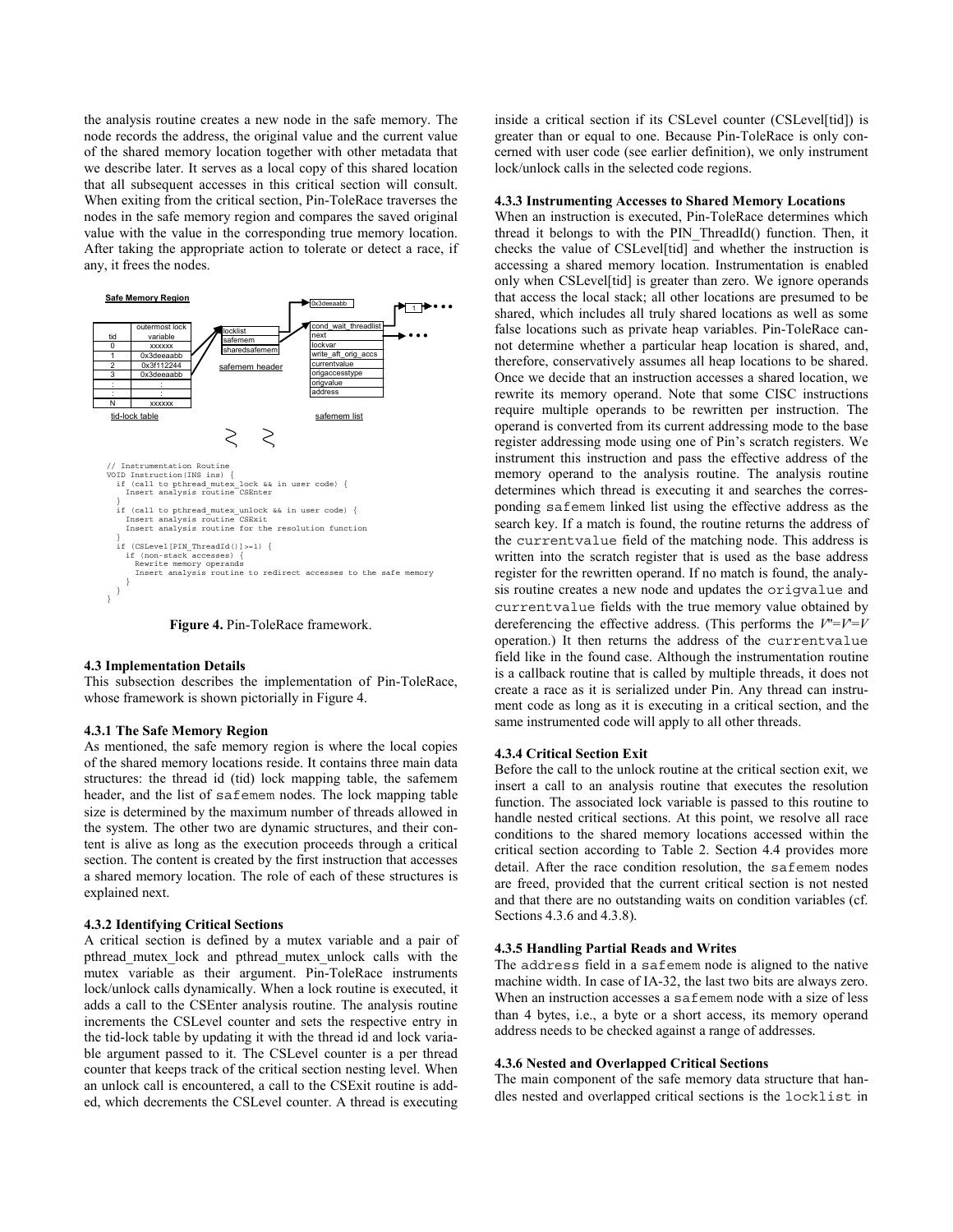the safemem header. The locklist is maintained such that the head of the list always points to the most recent lock variable associated with the innermost critical section. This approach correctly associates shared memory accesses with the most recent lock variable acquired.

 A critical section that executes inside another critical section never creates a new safemem list. Instead, it shares this structure with the outer critical section(s). If this were not so, the inner critical section could access stale memory values as the most up to date values might reside in another safe memory region.

 Upon critical section exit, the resolution function selectively resolves races for the shared memory locations that are associated with the current lock variable. Recall from the previous section that the lock mutex variable is passed to the analysis routine. We traverse all safemem nodes, check for a matching lockvar value, resolve races for that particular node, and delete that node from the safemem list. The corresponding node in the lock list is also deleted. At this point, the shared memory associated with the matching lockvar becomes globally visible. If the locklist becomes empty, the safemem header is freed and the respective entry in the tid-lock table is reclaimed.

 If the multithreaded program under consideration contains nested critical sections but none that overlap, we can simplify our scheme because there is no need for a list of lock variables. The current call to the unlock routine will correctly be matched with the most recent call to the lock routine. Shared memory accesses in the inner critical section can always be associated with the nesting level given by CSLevel[tid] without the extra lock variable context.

One subtlety with Pin-ToleRace involves a (non-nested) critical section that calls a function that is also called from outside any critical section. This creates a situation where the non-critical code in the called function is executed under a non-nested critical section whereas the code inside the critical sections receives an extra nesting level. A problem arises once the function's code is no longer executed under any critical section as it may contain accesses to false locations whose addresses were redirected by the code instrumentation. Since there is no resolution routine, the content of the safe memory is never transferred to the true memory locations, which will likely crash the program. Our solution to this problem is to put a guard on the analysis code that only allows it to perform the safe memory access when the CSLevel is greater than zero. Thus, when the function is executed outside a critical section, it will access the original memory locations.

#### **4.3.7 Routine Calls inside a Critical Section**

Function calls inside a critical section are handled correctly with the already described data structures of the safe memory. If a call passes a shared memory value on the stack, this shared value is correctly obtained from the safe memory region. Or, if the called function accesses shared memory locations, its accesses are redirected to the safe memory. However, we must distinguish between a call to a user-defined and a call to a library routine. We only want to protect user code, and, therefore, do not want to redirect shared memory accesses in library code. Nevertheless, we cannot simply exclude accesses to the safe memory from libraries because a call to a library routine can pass pointers to shared variables as arguments. To handle this case, we allow the library code to access the existing nodes in the safemem list but not to create new nodes.

# **4.3.8 Handling Condition Variables**

In addition to lock and mutex variables that synchronize threads by controlling access to data, the pthreads library also supports the use of condition variables to synchronize threads based on a data value. A call to pthread\_cond\_wait with a condition variable and a mutex variable as arguments atomically unlocks the mutex variable and makes the thread wait for the value of the condition variable. A call to pthread cond signal with the corresponding conditional variable wakes up one of the waiting threads. These two calls are instrumented with an analysis routine that increments and decrements, respectively, the global wait counter.

Condition variables complicate ToleRace because they allow multiple threads to be in a critical section at the same time. When a new thread enters a critical section while some other threads are waiting, this new thread cannot simply create its own copy of the safe memory. Instead, it must share this copy with the waiting threads. Hence, whenever a thread enters the critical section and there is an outstanding conditional wait as indicated by the wait counter, Pin-ToleRace searches the tid-lock table for the lock variable, uses the safemem header associated with this lock variable, and increments the sharedsafemem field in the safemem header. When the thread updates or creates a node in the safemem list, it puts its tid on the node's cond\_wait\_threadlist. When it exits the critical section, it checks whether it is the last thread to exit, and, if so, follows the normal exit procedure and frees the safemem list. Otherwise, it resolves races only on the locations it touched. If it was the only thread accessing this node, it deletes the node from the list. If the node has been accessed by multiple threads, the thread resolves any races for the node but leaves the node in the list and only deletes its tid from the node's cond\_wait\_threadlist. If the thread needs to copy the value to the true memory, it must also update the origvalue field with the currentvalue. This ensures that when the remaining threads sharing this node resolve race conditions, they will not signal a false race.

### **4.4 Tolerating and Detecting Races with Pin-ToleRace**

When Pin-ToleRace performs the resolution function, it knows the type of the first access to a shared location as this information is recorded in the origaccesstype field when the node is created. It also knows whether subsequent accesses to this location included a write (write\_aft\_orig\_accs field). Therefore, Pin-ToleRace can determine the types of accesses that are involved in a race to this shared location. When it compares *V* with  $V''$  and finds that  $V \neq V''$ , the non-safe interleaving thread must contain a write. However, it cannot distinguish between the two write sequences, **wx\*** and **r+wx\*.** In some environments, the write sequence may be known, which enables Pin-ToleRace to tolerate all races that the oracle ToleRace can tolerate (see Table 2). In general, however, Pin-ToleRace must conservatively assume the worst case interleaving, i.e., **r+wx\***, which prevents it from tolerating type III races. Aside from this restriction, it tolerates the same race types as the oracle.

As a race *detector*, Pin-ToleRace has the same properties as the oracle (cf. Section 3.1) except it introduces an additional false negative situation due to its non-atomic execution of the resolution function. This happens when immediately after the comparison of *V* and *V*'' returns equal, the intervening sequence writes to *V*. Given that the intervention must happen precisely at that moment, the probability of this occurring should be low. Pin-ToleRace does tolerate races in this situation. To see this, let us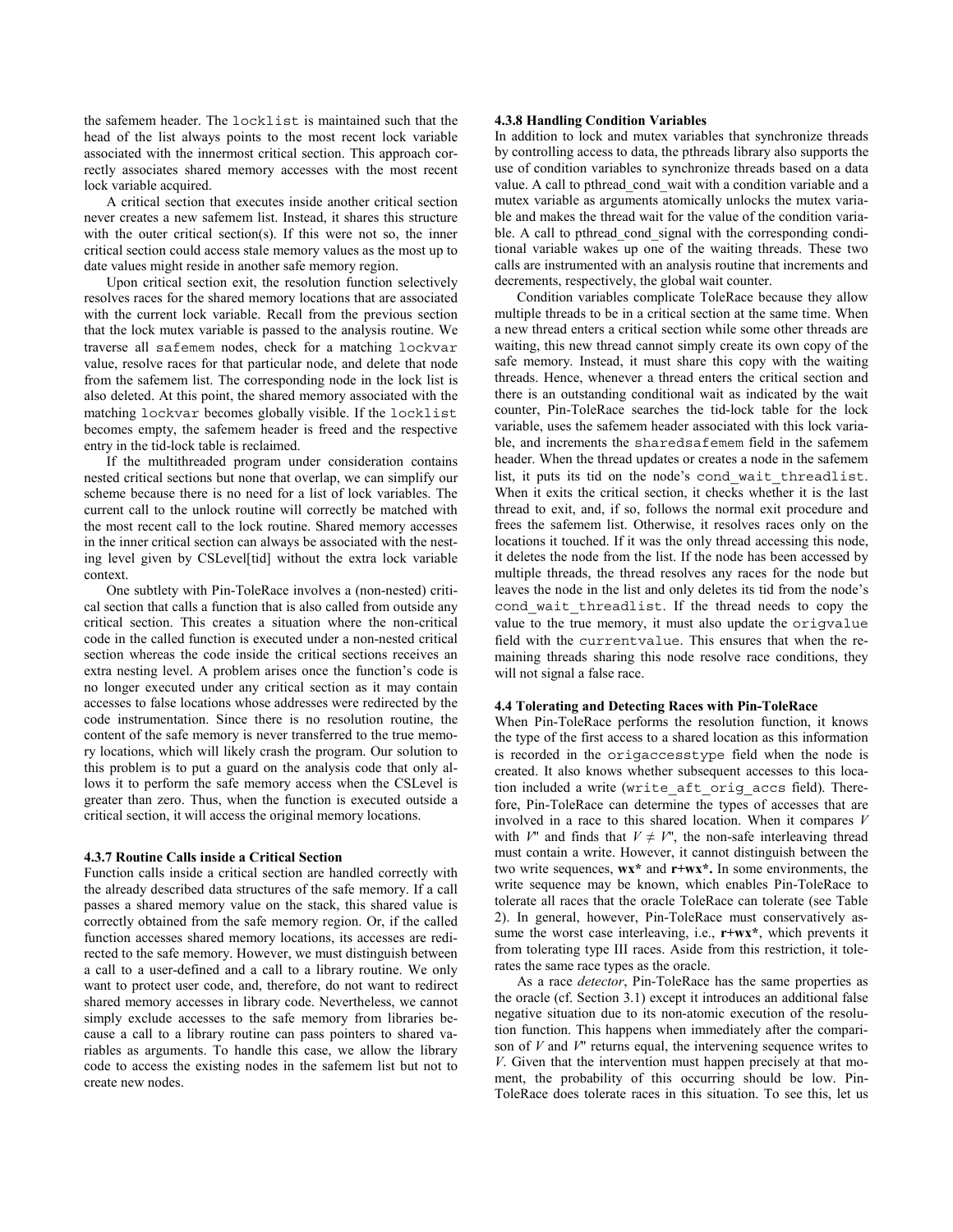

**Figure 5.** Normalized execution time of Pin-ToleRace for scalar (a), static array (b) and dynamic array (c) for different iteration counts.

revisit Table 2. It is sufficient to consider only race case IV as Pin-ToleRace assumes **r+wx\*** for all intervening write sequences. In the absence of a race, when the safe thread operations contain only reads, Pin-ToleRace never writes the local copy back; when the operations start with a write, it always writes back the local copy. This effectively enforces schedule  $T_1T_2$  and  $T_2T_1$  and thus tolerates race types  $IV_A$  and  $IV_B$ , respectively, if they occurred. Only race type  $IV<sub>C</sub>$  remains problematic.

# **5. Evaluation**

## **5.1 Benchmarks**

We use 13 applications from the SPLASH2 [33] and PARSEC [7] benchmark suites to evaluate Pin-ToleRace. We also developed three microbenchmarks to stress-test a program's safe thread race toleration in the presence of non-safe threads. The microbenchmarks are called scalar, static array, and dynamic array.

 The eight programs from the SPLASH2 suite were chosen per the minimum set recommended by the suite's guidelines. Four of the programs, cholesky, fft, lu, and radix, are kernels whereas the other four, barnes, ocean, radiosity, and water, are full applications. We replaced the SPLASH2 suite's PARMAC macros with a pthreads library implementation. We use the default input for each program but increase the size to lengthen the runtime where necessary.

 We selected the five programs from the newly released PAR-SEC suite that use the pthreads library and define their critical sections by pthread\_mutex\_lock and pthread\_mutex\_unlock call pairs. One of these programs, dedup, is a kernel and the other four, facesim, ferret, fluidanimate, and x264, are real applications. The PARSEC suite aims to provide up-to-date multithreaded programs that focus on emerging workloads in recognition, mining, and synthesis. We use the simlarge inputs.

### **5.2 System, Compiler, and Timing Measurement**

All benchmarks, including the microbenchmarks, are compiled and run on an Intel 32-bit system (IA-32) with a four-core 2.8 GHz Pentium4-Xeon CPU with a 4-way associative 16 kB L1 data cache per core, a 2 MB unified L2 cache, and 2 GB of main memory. The operating system is Red Hat Enterprise Linux Release 4 and the compiler is gcc version 3.4.6. We compiled the SPLASH2 and PARSEC programs per each suite's guideline with the -O2 and -O3 optimization level, respectively. The microbenchmarks use the -O3 optimization level. The system enforces memory alignment, which is necessary for Pin-ToleRace to function correctly (cf. Section 4.3.5). All timing measurements refer to the elapsed time as measured by the UNIX shell command *time*.

### **5.3 Stress Test**

The stress tests demonstrate Pin-ToleRace's ability to tolerate races of the form RXwW. In this type of race, the safe thread performs read-increment-write operations on some shared locations while the non-safe threads write random values to these locations.

 In the program scalar, the safe thread increments a single shared location from zero to a given number of iterations. The entire incrementing loop resides in a single critical section. At the same time, several non-safe threads set this memory location to their thread id and then read the value back to compute its square. The programs static array and dynamic array perform the same function. However, instead of a single shared location, the safe thread increments all elements in a static array of size 10 and all elements in a 5x5 2-D dynamic array allocated on the heap, respectively. The non-safe threads write their IDs to all of these shared locations.

For these tests, we know that the non-safe threads will cause races that always begin with a write to a shared location. By monitoring all shared accesses to the safe memory region, Pin-ToleRace determines that the safe thread reads and then writes to the shared locations. Once it identifies this RwxW type race, it can tolerate it by scheduling the non-safe thread's action to have happened after the safe thread's read-increment-write operations. Our test setup uses five non-safe threads and runs the three programs with 5M, 7.5M, and 10M iterations. In each experiment, we observe the correct values in all shared locations just before the critical section exit. We also see that after exiting from the critical section, the values of these shared locations change to the thread id of the non-safe thread that last ran.

Figure 5 reports the overhead of Pin-ToleRace for tolerating these RXwW races. It is normalized to the runtime of the three programs under Pin with no instrumentation. We find that the overhead is largely constant with respect to the number of iterations. Note that the native and Pin runs of all three programs suffer from race conditions while the Pin-ToleRace runs have all their races correctly tolerated.

For all three microbenchmarks, the overhead of Pin-ToleRace over native is very high—up to 80 times in the dynamic array case. The primary reason is that we are riding on the Pin overhead. If we measure the overhead of Pin-ToleRace over Pin, the dynamic array benchmark incurs an overhead of about 4.5 times. While this is substantial, it should be noted that the microbenchmarks almost always execute in a critical section, which is where all the Pin-ToleRace code resides. Moreover, because the safemem nodes are organized as a linked list, the linear search operation in the presence of many shared locations contributes greatly to the overhead. For example, going from scalar to static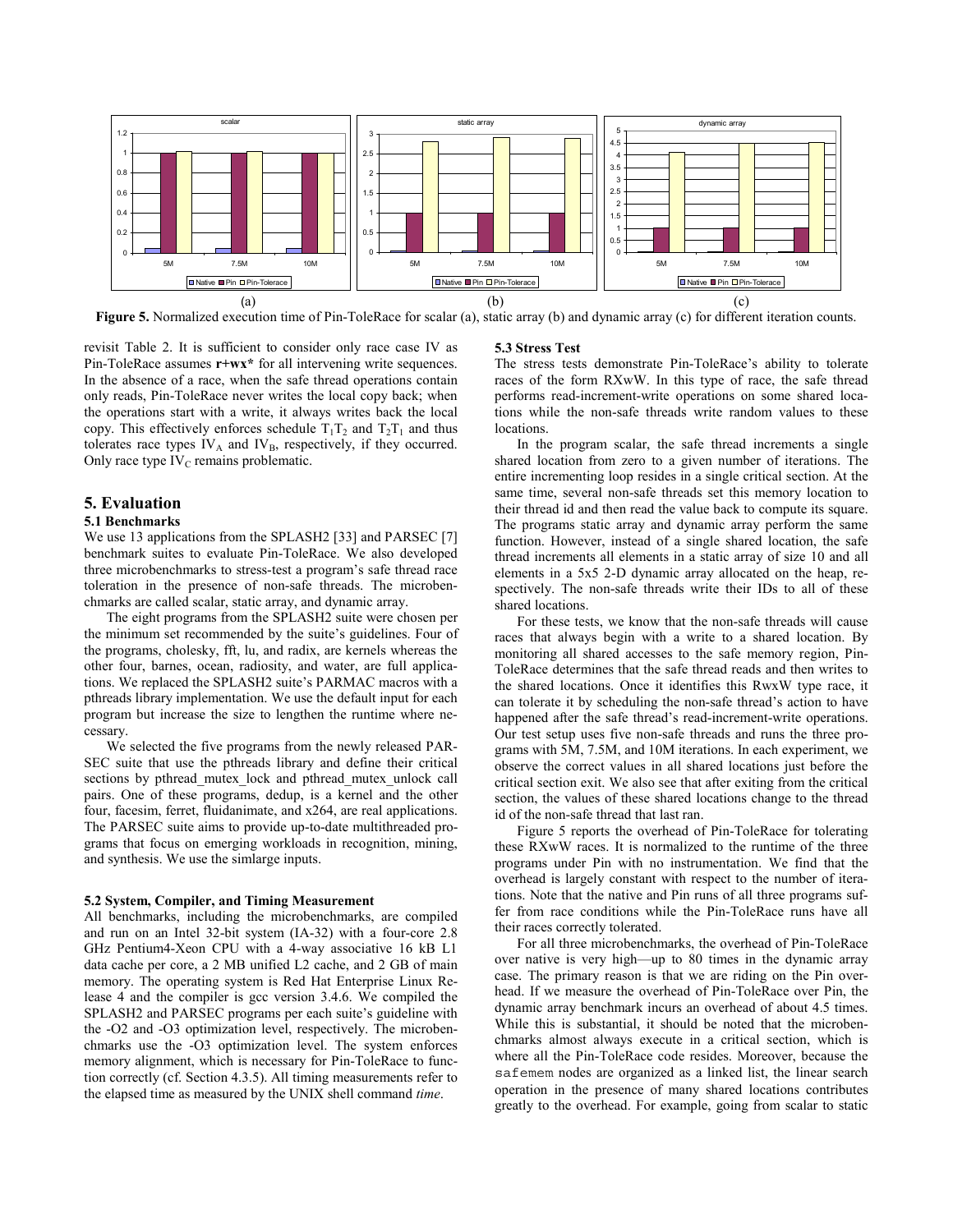array more than doubles the overhead. In other words, these microbenchmarks reflect worst case scenarios as they are always busy tolerating races inside a critical section. The next section shows that real applications have critical section characteristics that are more benign and thus result in a much lower overhead.

One additional point to note is that, with Pin-ToleRace, the overhead of tolerating a race is about the same as detecting a race. In both cases, all operations to the safe memory region are the same up to the critical section exit. At this time, if Pin-ToleRace decides to perform race detection, it reports the race on a particular shared location and terminates the application. If it decides to tolerate the race, it either leaves the state of the shared locations as it is or writes to them, depending on the type of race. Thus, the overhead of tolerating different types of races may differ slightly, but the difference should be small.

**Table 4.** Critical section characteristics.

|               |        |        |           | dynamic    |              |
|---------------|--------|--------|-----------|------------|--------------|
|               |        |        |           | number of  |              |
|               |        | nested | total     | instrs per | % dynamic    |
|               | unique | CS     | executed  | CS (user)  | instrs in CS |
| cholesky      | 14     | no     | 11.849    | 29         | $< 0.1\%$    |
| fft           | 10     | no     | 55        | 17         | < 0.01%      |
| lu            | 7      | no     | 1.043     | 17         | < 0.01%      |
| radix         | 9      | no     | 51        | 17         | < 0.01%      |
| barnes        | 10     | no     | 1.098.771 | 94         | 0.18%        |
| ocean         | 26     | no     | 3,335     | 17         | < 0.01%      |
| radiosity     | 36     | ves    | 1,739,512 | 18         | 0.11%        |
| water-spatial | 16     | no     | 853       | 13         | < 0.01%      |
| dedup         |        | yes    | 256,380   | 600        | 0.42%        |
| facesim       | 5      | ves    | 10.161    | 46         | < 0.01%      |
| ferret        | 4      | ves    | 552,173   | 690        | 1.59%        |
| fluidanimate  | 11     | no     | 4.359.405 | 13         | 0.40%        |
| x264          | 2      | no     | 16,767    | 11         | < 0.01%      |

**Table 5.** Unique accesses to possibly shared locations per critical section by each thread.

| .             |                 |            |  |  |
|---------------|-----------------|------------|--|--|
|               | unique accesses |            |  |  |
|               | <b>AVG</b>      | <b>STD</b> |  |  |
| cholesky      | 4.78            | 0.38       |  |  |
| fft           | 1.37            | 0.04       |  |  |
| lu            | 2.99            | 0.01       |  |  |
| radix         | 2.82            | 0.19       |  |  |
| barnes        | 19.13           | 0.03       |  |  |
| ocean         | 3.00            | 0.00       |  |  |
| radiosity     | 4.92            | 0.23       |  |  |
| water-spatial | 2.62            | 0.01       |  |  |
| dedup         | 80.87           | 3.52       |  |  |
| facesim       | 7.70            | 1.14       |  |  |
| ferret        | 72.89           | 33.83      |  |  |
| fluidanimate  | 5.00            | 0.00       |  |  |
| x264          | 2.16            | 0.02       |  |  |

# **5.4 Real Applications**

This section characterizes the critical sections of the 13 benchmarks and discusses the overhead of Pin-ToleRace on these programs.

### **5.4.1 Critical Section Characterization**

For this study, we compiled the 13 benchmarks to use four processors, which corresponds to the number of cores on our evaluation platform. We then used Pin to collect the critical section statistics shown in Table 4. Note that we only study critical sections that reside in the user code, i.e., we exclude all library code.

The second column of Table 4 shows that the number of unique critical sections per benchmark is quite small. radiosity tops the list with 36. All but two of the programs have 16 or fewer critical sections. Only four benchmarks, radiosity, dedup, facesim, and ferret, contain nested critical sections. Note that some of these

nestings are statically non-nested. For example, a call inside a non-nested critical section to a function that contains a non-nested critical section dynamically results in nesting. The last column shows the total number of executed instructions within the critical sections. The numbers in this column exclude the instructions of any library routines called from the critical sections. All programs except ferret execute less than one percent of their dynamic user instructions in critical sections.

 The fourth column of Table 4 shows the total number of executed critical sections. The counts range from under one hundred in fft and radix to over one million in barnes, radiosity, and fluidanimate. The average number of instructions executed in user code per critical section is given in column five. Two benchmarks, dedup and ferret, stand out. Both execute over 600 instructions per critical section. barnes follows as a distant third at 94. These three benchmarks execute loops inside their critical sections. The rest of the programs execute fewer than 30 instructions per critical section. Nevertheless, some of them have a high total dynamic instruction count inside critical sections, notably fluidanimate and radiosity whose small critical sections are being looped over.

Next, we look at the critical sections from the point of view of Pin-ToleRace. Table 5 shows the average number of shared memory locations accessed per critical section execution by each benchmark. With the exception of ferret, this number is very uniform across the running threads as the standard deviations indicate. Nine out of the 13 benchmarks perform fewer than five unique accesses. With so few accesses, Pin-ToleRace's linked list structure in the safe memory should not be a performance bottleneck. However, in barnes and especially in dedup and facesim, the number of unique accesses to shared locations is quite high. With these programs, the linear search through the linked list structure can add considerably to the Pin-ToleRace overhead. Overall, the number of unique shared memory accesses seems to be in proportion with the number of instructions executed per critical section.

### **5.4.2 Pin-ToleRace Performance**

This section studies the overhead of Pin-ToleRace on our benchmark applications. Given the results of the previous subsection, we decided to investigate two implementations of the safe memory. One uses the linked list approach described earlier and the other uses a chained hash table with 128 entries. We choose this size to minimize the collisions in dedup and ferret.

Figure 6 presents the results. The timing measurements are normalized to the native runtime. Note that this is different from the normalization we used for the stress tests. The second bar shows the pure Pin overhead without instrumentation for each program. The third and fourth bars indicate the overhead of Pin-ToleRace with linked list and hash table implementations of the safe memory, respectively. On average, Pin-ToleRace incurs about a factor of two slowdown relative to the native runs and about 24% overhead relative to the Pin runs. We believe these performance degradations to be low enough to make Pin-ToleRace deployable in production environments. Moreover, by adding static analysis or hardware support, it should be possible to reduce the overhead.

As expected, the hash table implementation of the safe memory reduces the Pin-ToleRace overhead of barnes, dedup, and ferret. Unfortunately, it increases the overhead of all the other programs. The reason is that the chained hash table is more expensive to initialize and free than the linked list. With the hash table scheme, there is a fixed minimum number of entries to process (proportional to the table size) whereas with the linked list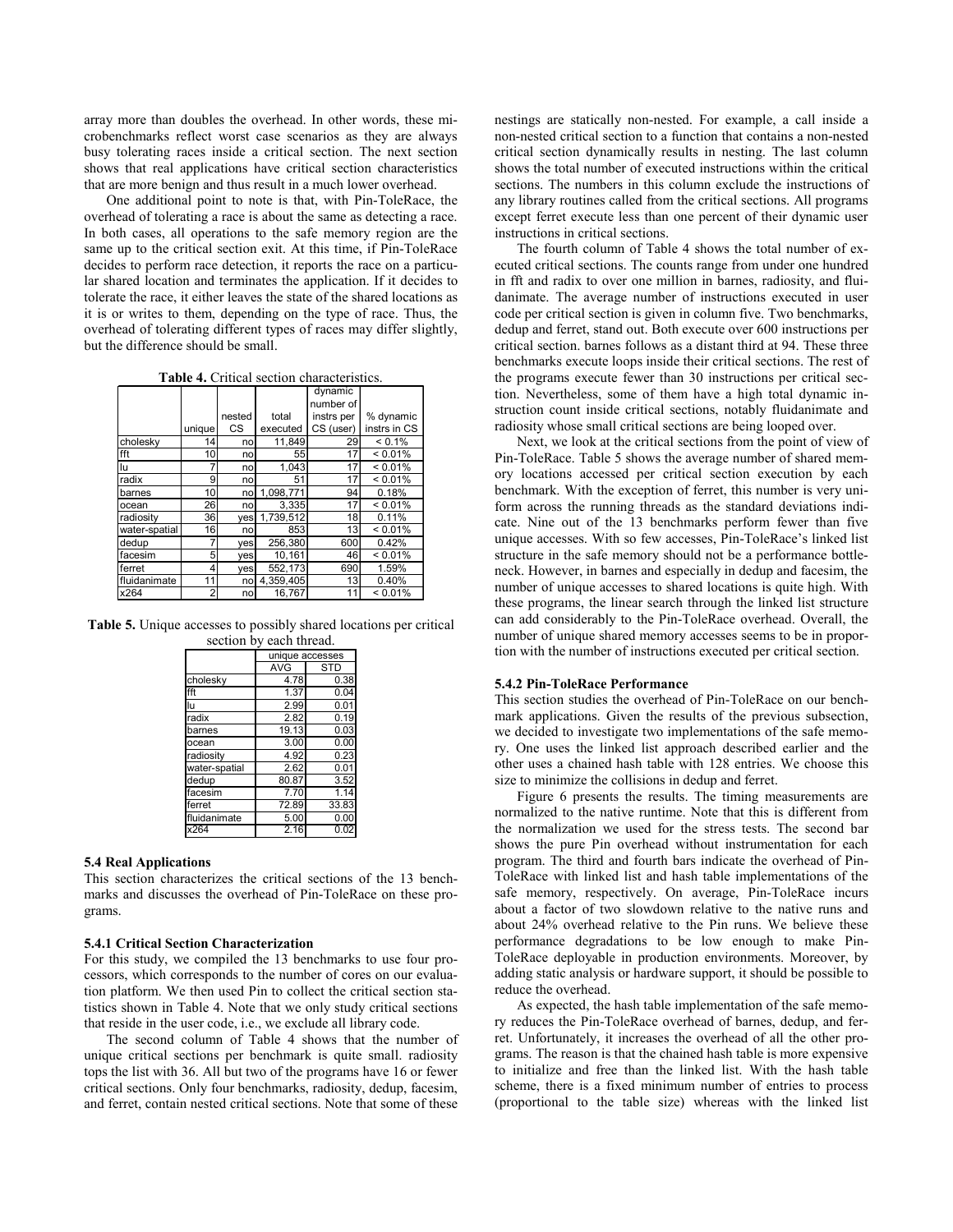

**Figure 6.** Normalized execution time of Pin-ToleRace.



**Figure 7.** Normalized execution time of ideal software ToleRace.

there are only as many nodes as there are unique shared memory locations. Therefore, the hash table is only attractive when the execution in a critical section can amortize this overhead. Recall from the previous section that each of the three benchmarks for which the hash table implementation works better executes a relatively large number of instructions and touches many unique shared memory locations inside the critical sections. The remaining benchmarks have small critical sections, and each critical section execution does not touch many unique shared locations, making the linked list implementation better suited.

### **5.4.3 Idealized Software ToleRace**

Suppose we have an oracle compiler that knows all the shared locations within a critical section. The performance overhead of a ToleRace implementation based on such a compiler presents a lower bound on what we can achieve in software. (Recall that Pin-ToleRace infers all the shared memory locations on-the-fly, thus yielding an upper bound.)

 To mimic the effect of such an oracle compiler, we manually modified the source code of our benchmarks after carefully studying the critical sections and the shared variables in each of them. In a few critical sections, we could not precisely mimic the effect of the oracle compiler because of shared variables that are allocated at runtime. In these instances, we instead mimic the mechanism used in Pin-ToleRace. Moreover, in barnes and radiosity, we only modified frequently executed critical sections that cumulatively account for 99% and 90% of all dynamic critical section executions, respectively. We believe that doing so should not significantly affect the overhead result.

After we incorporated ToleRace into the critical sections, we recompiled and ran these applications. Figure 7 shows the overhead results, which are normalized to the native execution time without ToleRace. The ideal software ToleRace incurs a 6.4% overhead on average across our benchmarks. ferret executes inside critical sections more often than other applications and has many runtime allocated shared variables. Consequently, it incurs the highest overhead. dedup, which has the second highest overhead, has similar characteristics as ferret. Most of the applications, however, incur less than 1% overhead with the ideal software ToleRace.

# **6. Related Work**

Related race-detection research includes both static and dynamic approaches. Static race detection relies on program analysis and either assumes existing programming languages (e.g., Java [27]) or defines new programming language semantics that help improve the static detection of races (e.g., Cyclone [14]). Static analysis techniques face several challenges. First, because many of the techniques are based on some form of model checking [15], they are computationally expensive and issues of scalability arise. Second, the conservative and approximate nature of the analysis creates the potential for many false positives. RacerX [12] and Houdini/rcc [13] address these issues by combining traditional static analysis with heuristics and statistical ranking to identify the most probable races. One inherent drawback of static analysis for race detection is that asymmetric races can occur in contexts where the source code for the component containing the error is not available for examination.

Eraser is a dynamic race detection system based on lock-sets [31]. Experience with this approach has shown that the overhead of maintaining the locksets is high and that false positives can be problematic. Subsequent approaches extend locksets with hap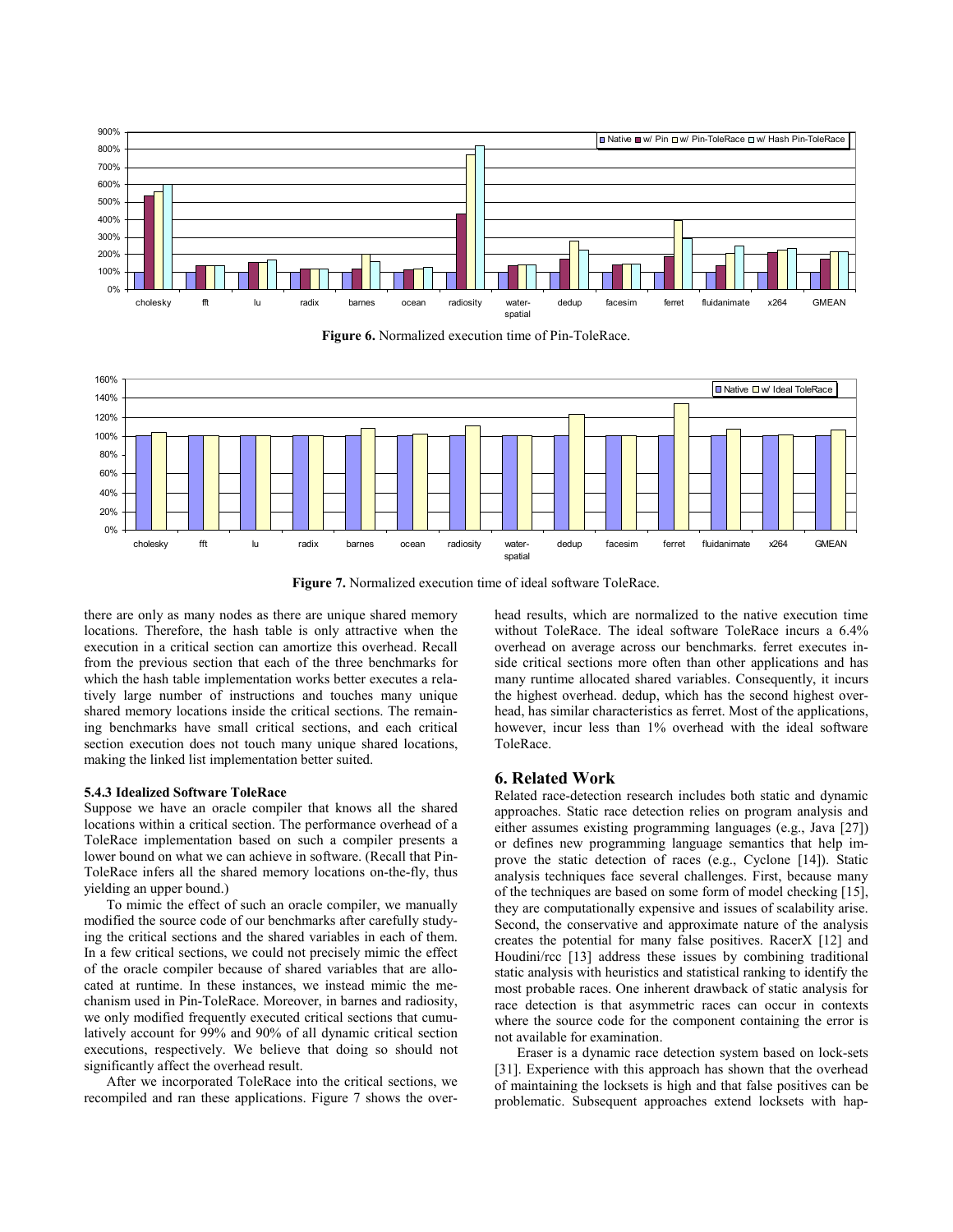pens-before analysis [3]. Combining locksets with a happensbefore scheme results in higher precision dynamic race detectors [10, 11, 29, 34]. Even with refinements, the execution overhead of these approaches is typically larger than a factor of two. As we have seen, previous work focuses primarily on detecting data races rather than tolerating them. The ToleRace detection technique is distinct from the lockset and happens-before algorithms. Focusing only on asymmetric races allows ToleRace to take a transaction-like approach to race detection and toleration, which significantly reduces the overhead of dynamic race detection.

Dynamic race detection approaches have also been adopted by Intel's Thread Checker [18] and Sun's Thread Analyzer [17], which are commercial tools capable of locating data races in concurrent programs. Both tools suffer from a high memory footprint and runtime overhead and are, thus, primarily used for software testing.

Atomicity violation is another important class of concurrency errors. It can be addressed statically [5] or dynamically. The AVIO system [24] belongs to the latter category and enumerates erroneous access interleavings similar to our asymmetric race interleavings. However, it only looks at single load/store pairs and not sequences of accesses. Without hardware support, the overhead of AVIO is very high, which makes it suitable only for test environments. The work by Lucia et al. [25] offers to tolerate some degree of atomicity violation with implicit atomicity by grouping consecutive memory operations into atomic blocks.

Vaziri et al. [32] classify harmful interleavings into 11 categories, which is more than the six race cases (with case IV subdivided) we considered. The extra categories address high-level data races at the object granularity. Their approach to race detection requires source-code annotation and targets safe language environments.

Kiena et al. [20] propose two schemes to dynamically heal data races for Java programs. In one scheme, they reduce the probability of races happening by forcing threads that are about to cause racy accesses to yield. This is done at the byte-code level through yield() calls. In the other scheme, they add extra locks to some common code patterns that are likely to result in races.

Concurrent to our work, Rajamani et al. [30] propose a runtime system called Isolator that enforces isolation through page protection. The idea is to protect the pages containing shared variables (that are protected by a lock) so that accesses to them can be intercepted. Then, accesses to those variables that observe the proper locking discipline are redirected to a local copy of the corresponding page. Any improper access will be to the original page and hence raise a page protection fault. Similarly, Abadi et al. [1] use page-level protection to guarantee strong atomicity in software transactional memory.

# **7. Summary**

We introduce ToleRace, a novel runtime system that uses data replication for detecting and tolerating concurrency errors in lockbased multithreaded programs. ToleRace addresses asymmetric races, where one use of a shared variable is correctly protected with locks while other uses are not. We present a theoretical framework as well as two software implementations. Our evaluation indicates that real applications can run on top of software ToleRace with acceptable overhead.

### **Acknowledgement**

We would like to thank the anonymous reviewers for their insightful comments on this paper. The Fusion and M3 groups in the Computer Systems Laboratory at Cornell University provided some of the computing resources used to obtain the results for this work. James Cownie and Gregory Lueck were very helpful with the Pin and Thread Checker tools. Emery Berger, Chen Ding, Manuel Fahndrich, Tim Harris, Sriram Rajamani, Ganesan Ramalingam, and Jason Yang gave useful comments and suggestions during the development of ToleRace. Martin Burtscher is supported by NSF grants 0833162, 0719966, 0702353, 0615240, 0541193 as well as grants from IBM and Intel. Paruj Ratanaworabhan is supported by DOE grant DE-FG02-06ER25722.

# **References**

- [1] M. Abadi, T. Harris and M. Mehrara, *Transactional memory with strong atomicity using off-the-shelf memory protection hardware*, *Proceeding of the 14th ACM SIGPLAN Symposium on Principles and Practice of Parallel Programming*  Raleigh, NC, 2009.
- [2] S. V. Adve and M. D. Hill, *Weak Ordering A New Definition*, *Proceedings of the 17th Annual International Symposium on Computer Architecture*, 1990, pp. 2-14.
- [3] S. V. Adve, M. D. Hill, B. P. Miller and R. H. B. Netzer, *Detecting data races on weak memory systems*, *ISCA '91: Proceedings of the 18th Annual International Symposium on Computer Architecture*, ACM Press, New York, NY, USA, 1991, pp. 234-243.
- [4] S. V. Adve, V. S. Pai, P. Ranganathan and A.-S. H., *Recent Advances in Memory Consistency Models for Hardware Shared-Memory Multiprocessors*, Proceedings of the IEEE, special issue on distributed shared-memory, 87 (1999), pp. 445-455.
- [5] R. Agarwal, A. Sasturkar, L. Wang and S. Stoller, *Optimized Run-Time Race Detection and Atomicity Checking Using Partial Discovered Types*, *Proceedings of the 20th IEEE/ACM International Conference on Automated Software Engineering*, 2005, pp. 233-242.
- [6] E. D. Berger and B. G. Zorn, *DieHard: probabilistic memory safety for unsafe languages*, ACM SIGPLAN Notices, 41 (2006), pp. 158-168.
- [7] C. Bienia, S. Kumar, J. Singh and K. Li, *The PARSEC Benchmark Suite: Characterization and Architectural Implications*, *Proceedings of the 17th International Conference on Parallel Architectures and Compilation Techniques*, 2008.
- [8] C. Blundell, C. Lewis and M. Martin, *Deconstructing Transactional Semantics: The Subtleties of Atomicity*, *Fourth Annual Workshop on Duplicating, Deconstructing, and Debunking*, Madison, Wisconsin, 2005.
- [9] H. Boehm, *Foundations of the C++ Concurrency Memory Model*, *Proceedings of the ACM SIGPLAN 2008 Conference on Programming Language Design and Implementation*, 2008.
- [10] R. Callahan and J.-D. Choi, *Hybrid Dynamic Data Race Detection*, *ACM SIGPLAN Symposium on Principles and Practice of Parallel Programming*, ACM Press, New York, NY, 2003.
- [11] T. Elmas, S. Qadeer and S. Tasiran, *Goldilocks: Efficiently Computing the Happens-Before Relation Using Locksets*, in K. Havelund, N. Manuel, G. Rosu and B. Wolff, eds., *FATES/RV*, Springer, 2006, pp. 193-208.
- [12] D. R. Engler and K. Ashcraft, *RacerX: effective, static detection of race conditions and deadlocks*, *SOSP '03: Proceedings of the 20th ACM Symposium on Operating Systems Principles*, 2003, pp. 237-252.